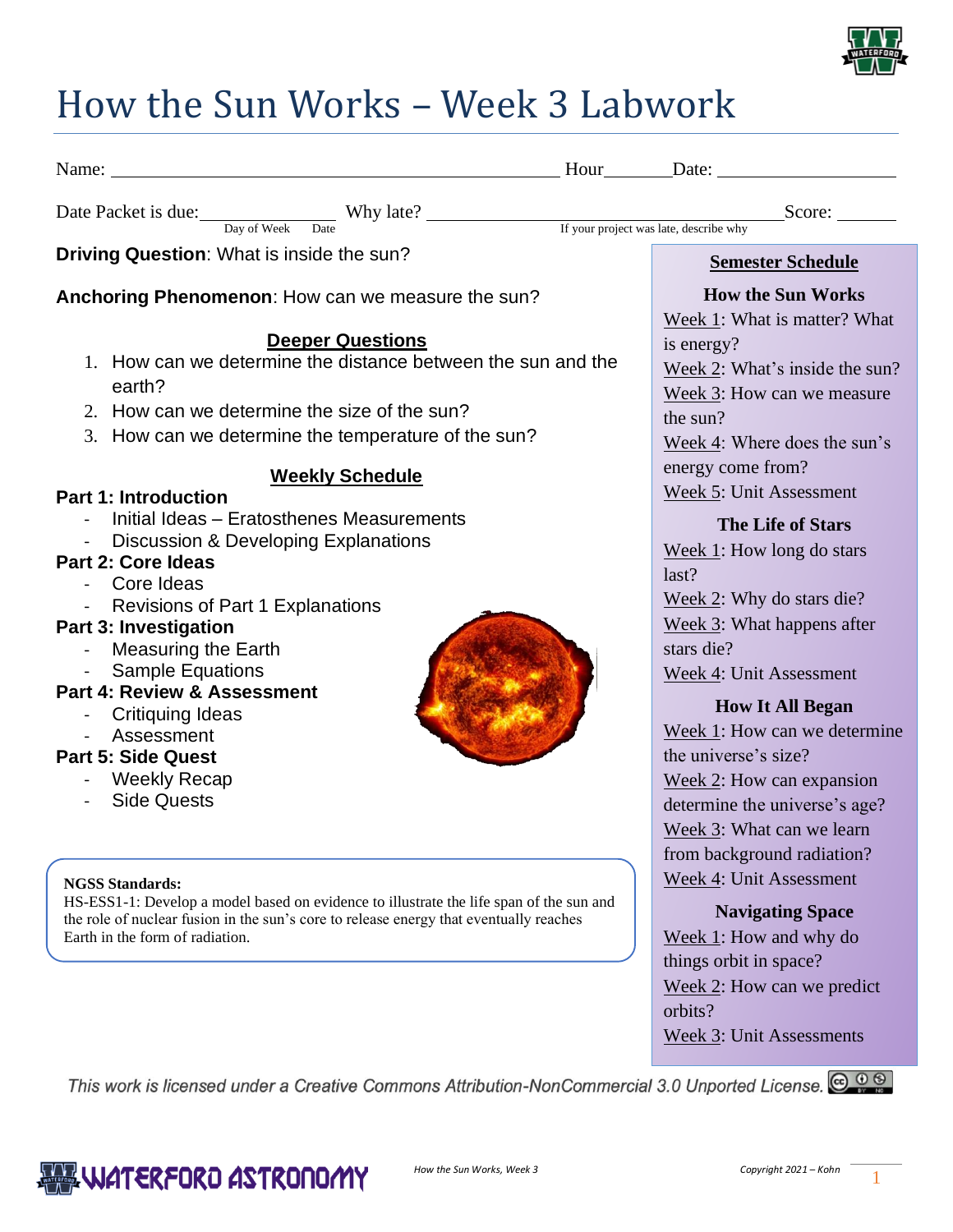

## Part 1: Intro – Eratosthenes' Measurements

**Overview:** In this activity, you will read a short passage. You will then use this as the basis for a discussion about the content and structure of the sun.

**Directions**: Individually read the passage below. Then work with your group to address the questions below. Your instructor will determine if you should use scratch paper, a white board, an online document, etc.

*By around 500 B.C., most ancient Greeks believed that Earth was round, not flat. But they had no idea how big the planet is until about 240 B.C., when Eratosthenes devised a clever method of estimating its circumference.*

*It was around 500 B.C. that Pythagoras first proposed a spherical Earth, mainly on aesthetic grounds rather than on any physical evidence. Like many Greeks, he believed the sphere was the most perfect shape. Possibly the first to propose a spherical Earth based on actual physical evidence was Aristotle (384-322 B.C.), who listed several arguments for a spherical Earth: ships disappear hull first when they sail over the horizon, Earth casts a round shadow on the moon during a lunar eclipse, and different constellations are visible at different latitudes.*



*Around this time Greek philosophers had begun to believe the world could be explained by natural processes rather than invoking the gods, and early astronomers began making physical measurements, in part to better predict the seasons. The first person to determine the size of Earth was Eratosthenes of Cyrene, who produced a surprisingly good measurement using a simple scheme that combined geometrical calculations with physical observations.*

*Eratosthenes was born around 276 B.C., which is now Shahhat, Libya. He studied in Athens at the Lyceum. Around 240 B.C., King Ptolemy III of Alexandria appointed him chief librarian of the library of Alexandria.*

*Known as one of the foremost scholars of the time, Eratosthenes produced impressive works in astronomy, mathematics, geography, philosophy, and poetry. His contemporaries gave him the nickname "Beta" because he was very good, though not quite first-rate, in all these areas of scholarship. Eratosthenes was especially proud of his solution to the problem of doubling a cube, and is now well known for developing the sieve of Eratosthenes, a method of finding prime numbers.*

*Eratosthenes' most famous accomplishment is his measurement of the circumference of Earth. He recorded the details of this measurement in a manuscript that is now lost, but his technique has been described by other Greek historians and writers.*

*Eratosthenes was fascinated with geography and planned to make a map of the entire world. He realized he needed to know the size of Earth. Obviously, one couldn't walk all the way around to figure it out.*

*Eratosthenes had heard from travelers about a well in Syene (now Aswan, Egypt) with an interesting property: at noon on the summer solstice, which occurs about June 21 every year, the sun illuminated the entire bottom of this well, without casting any shadows, indicating that the sun was directly overhead. Eratosthenes then measured the angle of a shadow cast by a stick at noon on the summer solstice in Alexandria, and found it made an angle of about 7.2 degrees, or about 1/50 of a complete circle.*

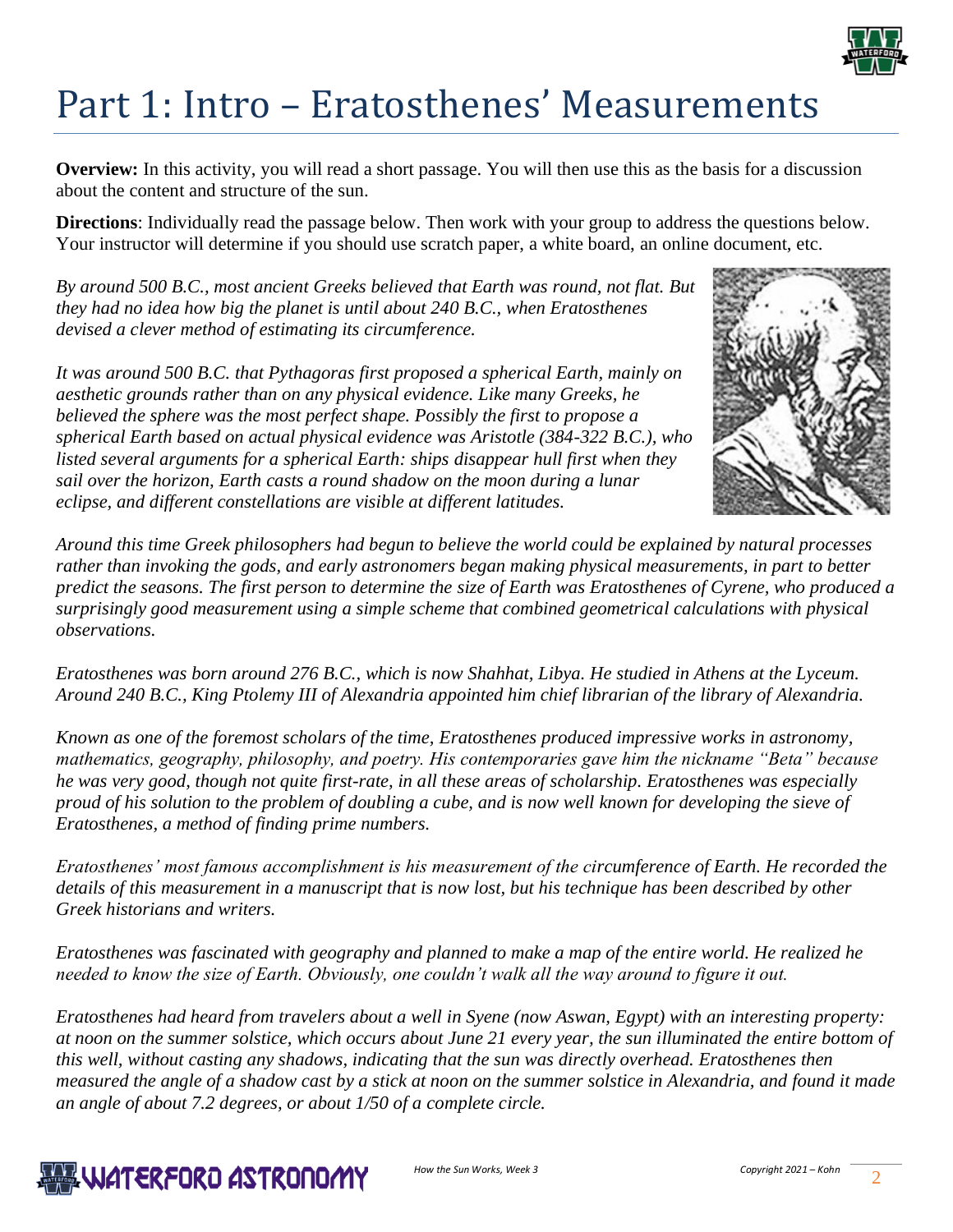

*He realized that if he knew the distance from Alexandria to Syene, he could easily calculate the circumference of Earth. But in those days it was extremely difficult to determine distance with any accuracy. Some distances between cities were measured by the time it took a camel caravan to travel from one city to the other. But camels have a tendency to wander and to walk at varying speeds. So Eratosthenes hired bematists, professional surveyors trained to walk with equal length steps. They found that Syene lies about 5000 stadia from Alexandria.*

*Eratosthenes then used this to calculate the circumference of the Earth to be about 250,000 stadia. Modern scholars disagree about the length of the stadium used by Eratosthenes. Values between 500 and about 600 feet have been suggested, putting Eratosthenes' calculated circumference between about 24,000 miles and about 29,000 miles. The Earth is now known to measure about 24,900 miles around the equator, slightly less around the poles.*

*Eratosthenes had made the assumption that the sun was so far away that its rays were essentially parallel, that Alexandria is due north of Syene, and that Syene is exactly on the tropic of cancer. While not exactly correct, these assumptions are good enough to make a quite accurate measurement using Eratosthenes' method. His basic method is sound, and is even used by schoolchildren around the world today.*

*Other Greek scholars repeated the feat of measuring the Earth using a procedure similar to Eratosthenes' method. Several decades after Eratosthenes measurement, Posidonius used the star Canopus as his light source and the cities of Rhodes and Alexandria as his baseline. But because he had an incorrect value for the distance between Rhodes and Alexandria, he came up with a value for Earth's circumference of about 18,000 miles, nearly 7,000 miles too small.*

*Ptolemy included this smaller value in his treatise on geography in the second century A.D. Later explorers, including Christopher Columbus, believed Ptolemy's value and became convinced that Earth was small enough to sail around. If Columbus had instead known Eratosthenes larger, and more accurate, value, perhaps he might never have set sail.*

*©1995 - 2021, AMERICAN PHYSICAL SOCIETY - <https://www.aps.org/publications/apsnews/200606/history.cfm>*

#### **Questions**

- 1. What evidence did Aristotle cite to support his claim that the earth was spherical and not flat?
- 2. Summarize how Eratosthenes determined the circumference of the earth.
- 3. As a team, develop a strategy for measuring the distance between the sun and the earth similar to what Eratosthenes developed to measure the circumference of the earth. Address the following:
	- a. What would you need to know to determine this distance?
	- b. How could you obtain this information without leaving the earth?
- 4. Repeat these steps for determining the size of the sun.

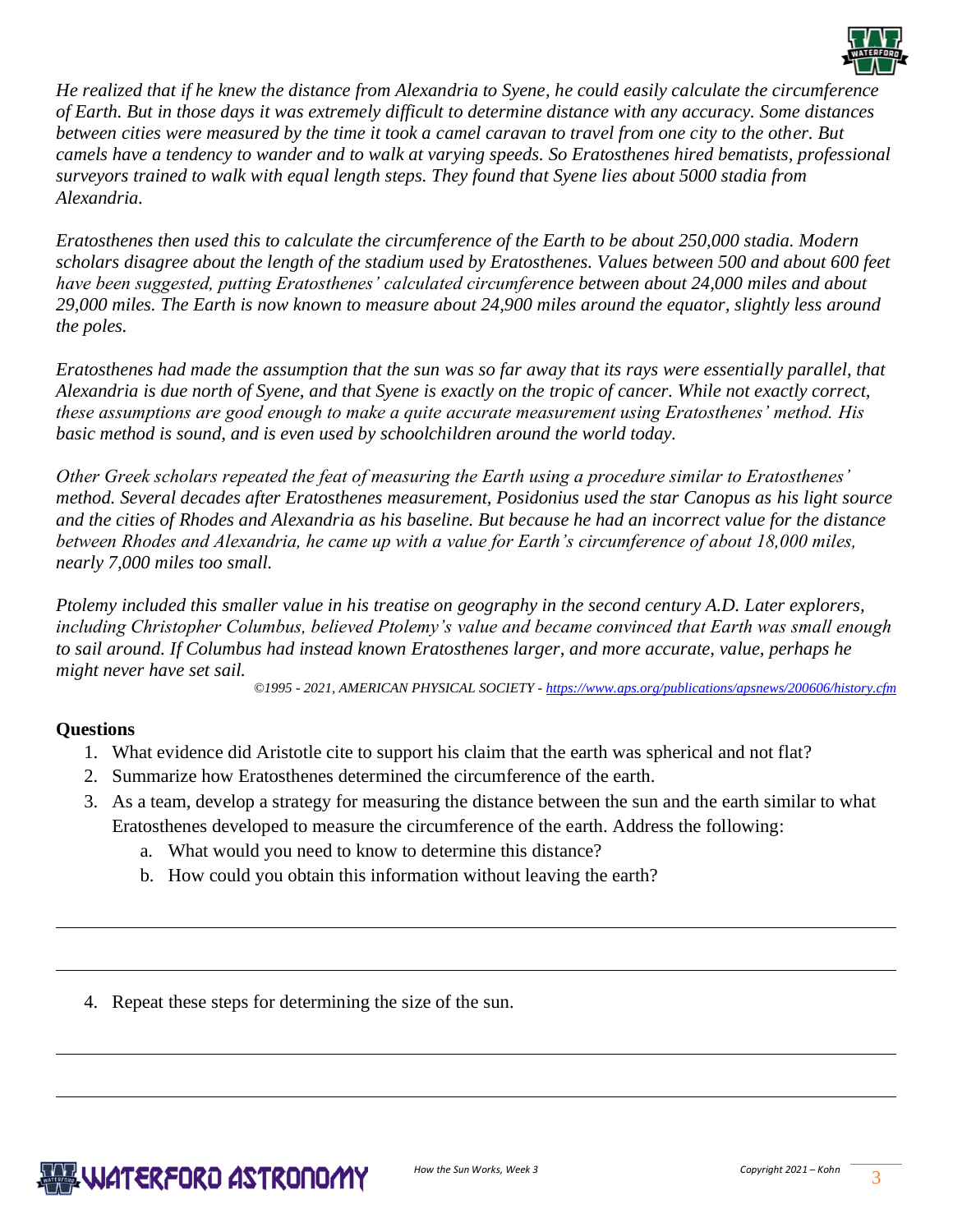

# Part 2: Core Ideas

**Overview**: In this activity, you will look at a short slideshow presentation. This will provide you with core ideas that will help you clarify your initial ideas. Your instructor will decide on how to implement this portion depending on your previous experience and capabilities with this content.

You will then work in small teams to answer the questions listed below. You should take notes in a notebook, on a dry erase board, or on scratch paper so that you are prepared to deliver your responses during the class discussion that will follow. *Note: your instructor may assign specific questions to your group if time is limited.* 

**Summary Video**:<https://www.youtube.com/watch?v=dh8HyWZO7Ko>

#### **Core Ideas Presentation**: <https://bit.ly/WUHS-Astro-Sun-W3>

#### **Driving Questions**:

- 1. What is a parallax? What is a non-astronomical example of a parallax?
- 2. What is the 'transit of Venus'? How could this astronomical event be used to determine the distance between the earth and the sun?
- 3. What is an astronomical unit (AU)? Why is this value important?
- 4. How did Eratosthenes use shadows to determine the circumference of the earth?
- 5. How can the value of an AU be used to determine the size of the sun?
- 6. What is an arcsecond? What is an arcminute? How are these values determined?
- 7. What is a blackbody? What is a blackbody radiation curve?
- 8. How can a blackbody radiation curve be used to determine the temperature of the surface of the sun or any star?
- 9. What is photometry and how is it different from spectral analysis?
- 10. **Revising Explanations**: How can we measure the distance to the sun? How can we measure the size of the sun?

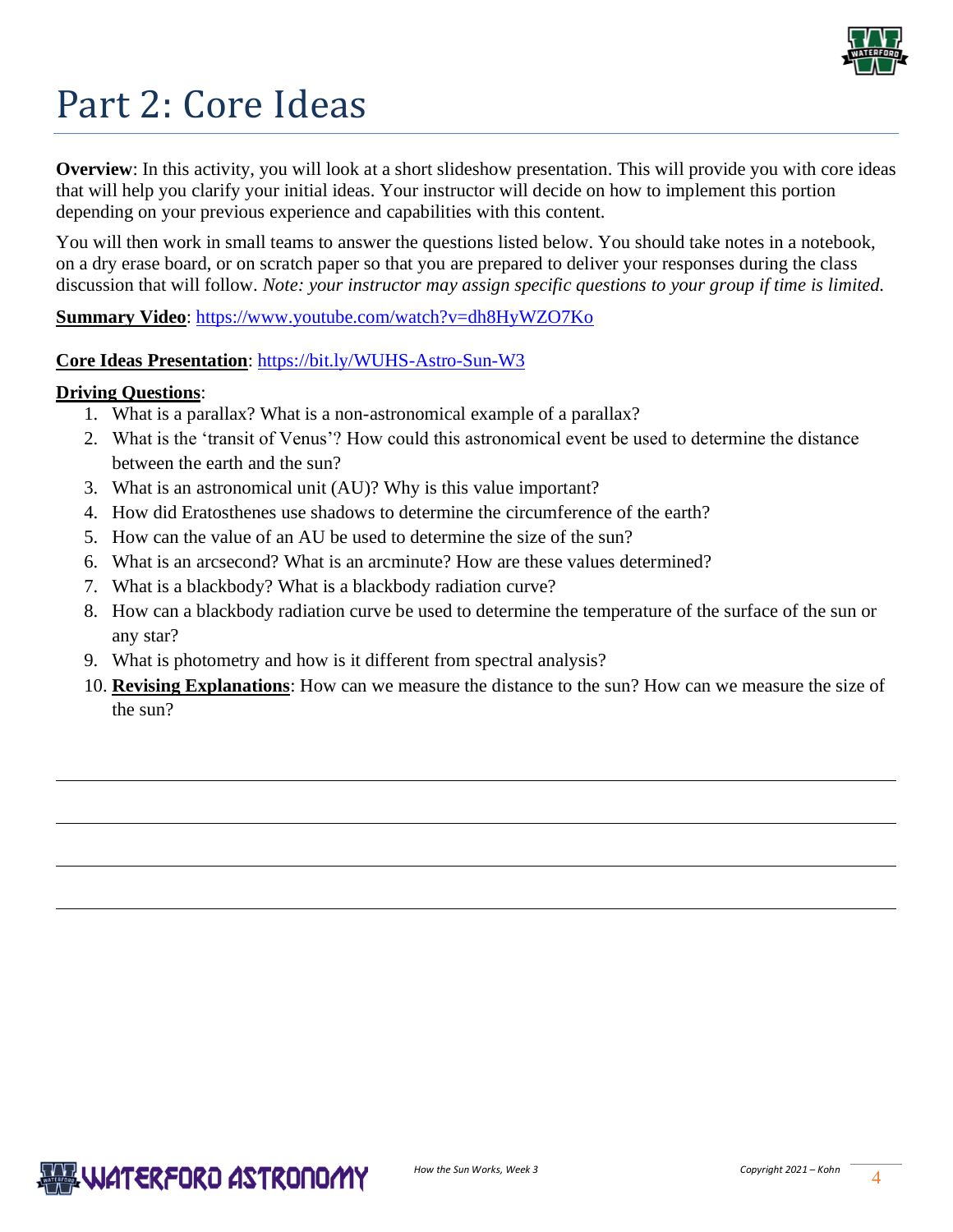

### Part 3: Investigation A – Measuring the Earth

Adapted from Scientific American: https://www.scientificamerican.com/article/measure-earths-circumference-with-

**Overview:** The Greek mathematician Eratosthenes was able to estimate Earth's circumference more than 2,000 years ago, without the aid of any modern technology. How? He used a little knowledge about geometry!

At the time Eratosthenes was in the city of Alexandria in Egypt. He read that in a city named Syene south of Alexandria, on a particular day of the year at noon, the sun's reflection was visible at the bottom of a deep well. This meant the sun had to be directly overhead. (Another way to think about this is that perfectly vertical objects would cast no shadow.) On that same day in Alexandria a vertical object did cast a shadow.

Using geometry, he calculated the circumference of Earth based on a few things that he knew:

- He knew there are 360 degrees in a circle.
- He could measure the angle of the shadow cast by a tall object in Alexandria.
- He knew the overland distance between Alexandria and Syene. (The two cities were close enough that the distance could be measured on foot.)
- The only unknown in the equation is the circumference of Earth!

#### The resulting equation was:

Shadow angle in Alexandria / 360 degrees = Distance between Alexandria and Syene / Circumference of Earth

In this project you will do this calculation yourself by measuring the angle formed by a meterstick's shadow at your location. You will need to do the test within two weeks of the fall or spring equinoxes, when the sun is directly overhead at Earth's equator. Ideally you should perform this activity as close to noon as possible. Then you can look up the distance between your city and the equator and use the same equation Eratosthenes used to calculate Earth's circumference. How close do you think your result will be to the "real" value?

Materials: Flat, level ground that will be in direct sunlight around noon; Meterstick; Stick or rock to mark the location of the shadow; Calculator; Protractor; Long piece of string; a level or plumb bob.

#### **Directions**:

- 1. At solar noon, mark the end of the meterstick's shadow on the ground with a stick or a rock.
- 2. Draw an imaginary line between the top of the meterstick and the tip of its shadow. Your goal is to measure the angle between this line and the meterstick. Have your volunteer stretch a piece of string between the top of the meterstick and the end of its shadow.
- 3. Use a protractor to measure the angle between the string and the meterstick in degrees. Write this angle down.
- 4. Look up the distance between your city and the equator.
- 5. Calculate the circumference of the Earth using this equation:
- 6. Circumference  $= 360$  x distance between your city and the equator / angle of shadow that you measured

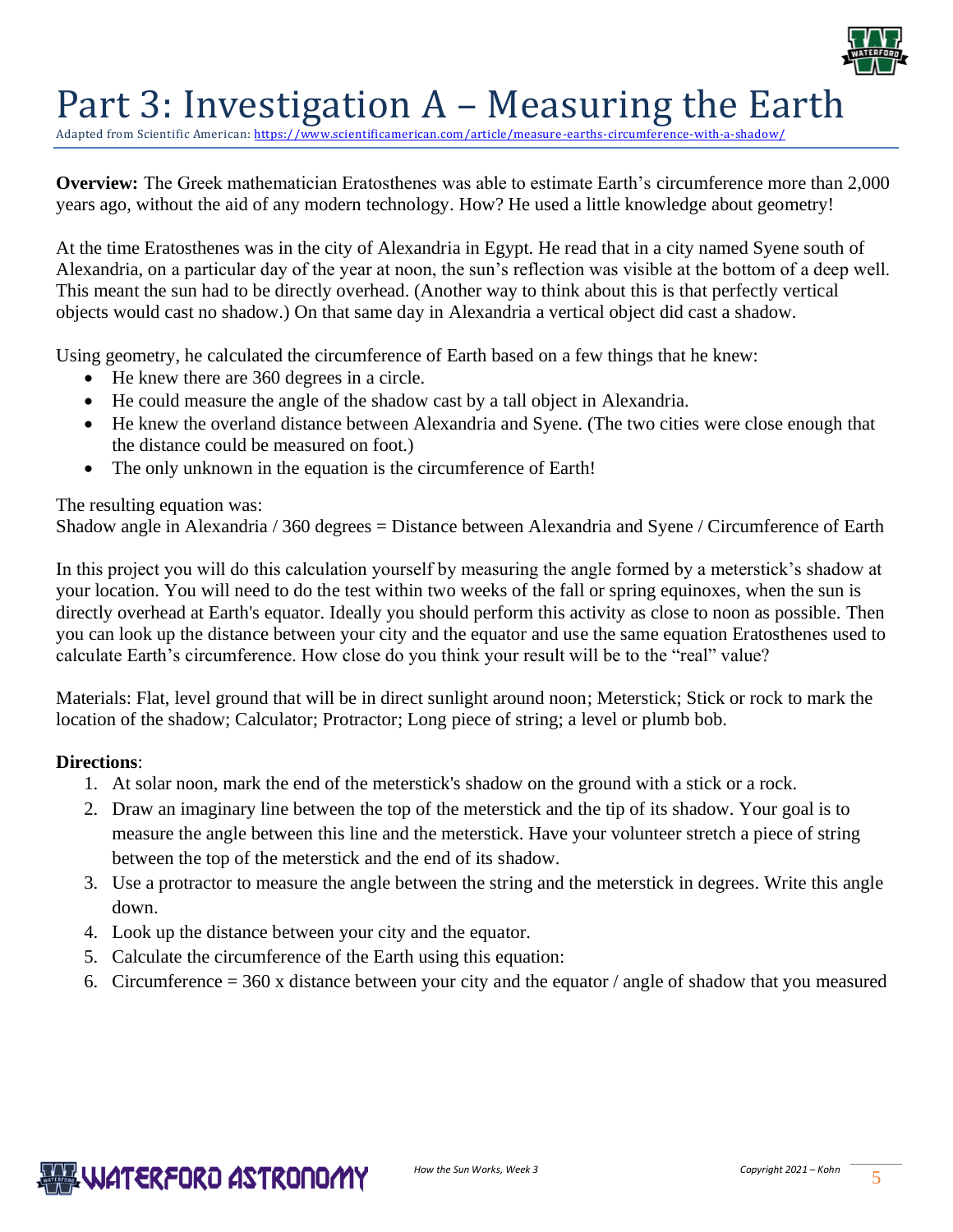

# Part 3: Investigation B – Sample Equations

**Overview:** The following questions are meant to provide you with scenarios similar to what astronomers encountered when trying to determine the size, distance, and temperature of the sun.

1. You are walking along the beach and notice a lighthouse that is east of you. You walk a mile directly north. The lighthouse is now southeast of you. Using a map, you determine that the angle between your current position and your previous position in comparison to the lighthouse is 9.5°. You determine that the angle between these lines is 9.5°. How far away is the lighthouse? Use the formula: [Distance lighthouse] = [Distance beach]  $*$  tan (90- $\alpha$ ) (where  $\alpha$  = 9.5). Show your work.



*Note: you can search "Google Calc" online if you don't have a calculator. Be sure you are in degrees mode (not radians)* 

| $Ans = 0$<br>⊕<br>tan(80.5) |                  |                          |                |                |                |                |
|-----------------------------|------------------|--------------------------|----------------|----------------|----------------|----------------|
| Rad                         | Deg <sup>7</sup> | $\mathbf{x}^{\parallel}$ | $\epsilon$     |                | %              | CE             |
| Inv                         | sin              | In                       | 7              | $\rm ^8$       | 9              |                |
| $\overline{\mathbf{u}}$     | cos              | log                      | $\overline{a}$ | 5              | 6              | $\pmb{\times}$ |
| $\pmb{\mathsf{e}}$          | tan              | $\sqrt{ }$               | ŧ              | $\overline{2}$ | $\overline{3}$ | -              |
| Ans                         | <b>EXP</b>       | $\chi^2$                 | $\bullet$      | ٠              | $\equiv$       |                |

2. How is this question similar to how astronomers determined the size of an astronomical unit (AU)? Be sure to address the following in your response: *definition of an AU; transit of Venus; radius of the earth.*

3. You are at a baseball game in Milwaukee. You are sitting next to the foul and determine that the angle of its shadow is 43°. You see a novelty sign at a souvenir stand indicating that Milwaukee is 4,785.71 km from the equator. Using this information, determine the circumference of the earth with this formula: *Shadow angle / 360 = Distance to Equator / Circum. of Earth*. Be sure to show your work below.

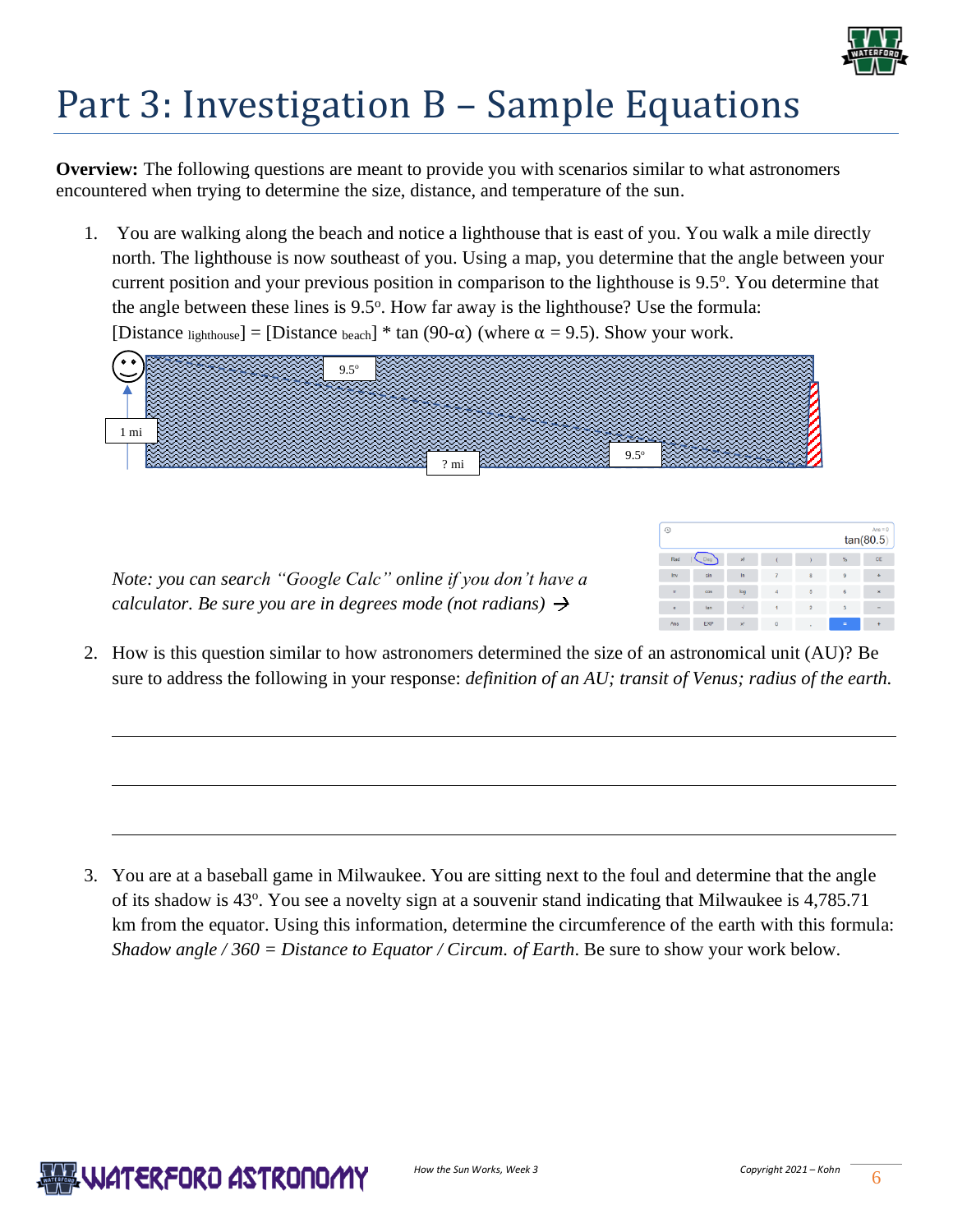

4. Betelgeuse is the nearest "red supergiant" star to Earth. Because of its size, someday it will explode as a supernova. Lately, Betelgeuse has been visibly dimming, leading some to believe that it may explode soon. Betelgeuse has an angular size of 0.125 arcseconds, or 0.000035°. It is located 427 light years from earth (or 4 thousand trillion km =  $4.04 \times 10^{15}$  km). Using the formula for calculating a star's size (d) \* tan (a/2)), determine the size of Betelgeuse. Show your work below.

|  |                                                                                                                                                    | <b>Surface</b><br>Temp (K) | <b>Color</b>       | <b>Example</b>           |
|--|----------------------------------------------------------------------------------------------------------------------------------------------------|----------------------------|--------------------|--------------------------|
|  | 5. Our solar system's sun is 700,000 km across. Look at the<br>chart to the right. Which is bigger, Betelgeuse or our own<br>sun? Which is hotter? | 30,000                     | <b>Blue-violet</b> | Mintaka                  |
|  |                                                                                                                                                    | 20,000                     | <b>Blue</b>        | Rigel                    |
|  |                                                                                                                                                    | 10,000                     | White              | Vega, Sirius             |
|  | Bigger:                                                                                                                                            | 7000                       | Yellow-<br>White   | Canopus                  |
|  | Hotter:                                                                                                                                            | 6000                       | Yellow             | Sun, Alpha<br>Centauri   |
|  |                                                                                                                                                    | 4000                       | Orange             | Arcturus,<br>Aldebaran   |
|  |                                                                                                                                                    | 3000                       | Red                | Betelgeuse,<br>Barnard's |

6. How can we determine the surface heat of our own sun and other stars? Explain the terms *blackbody* and *blackbody radiation curve* in your response.

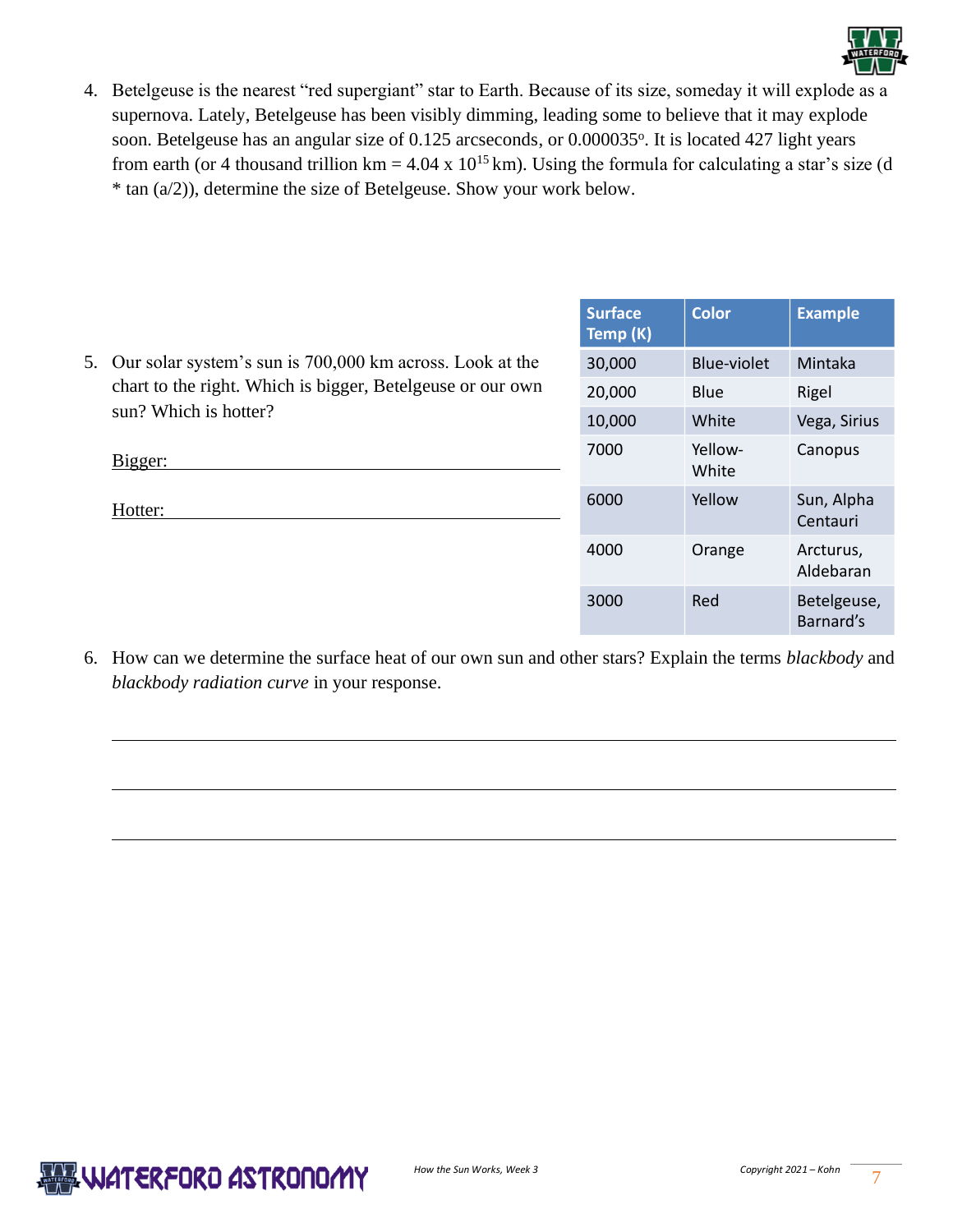

### Part 4: Review & Assessment

**Overview:** you will begin by reviewing the driving questions below in your small groups. For each objective, rank it as a 1 (*completely unsure*), 2 (*somewhat unsure*), or 3 (*completely sure*) based on your comfort with that objective. Then work in teams to create responses to the questions (your instructor will determine if you will answer all the questions or only a portion).

After you have had time to create your responses, you will critique the responses of another group before coming together as a whole class. Be sure to use the "rules" for matter and energy as you do so. You will conclude by completing an assessment for this week's ideas.

#### **Driving Questions**

- 1. What is a parallax? What is a non-astronomical example of a parallax?
- 2. What is the 'transit of Venus'? How could this astronomical event be used to determine the distance between the earth and the sun?
- 3. What is an astronomical unit (AU)? Why is this value important?
- 4. How did Eratosthenes use shadows to determine the circumference of the earth?
- 5. How can the value of an AU be used to determine the size of the sun?
- 6. What is an arcsecond? What is an arcminute? How are these values determined?
- 7. What is a blackbody? What is a blackbody radiation curve?
- 8. How can a blackbody radiation curve be used to determine the temperature of the surface of the sun or any star?
- 9. What is photometry and how is it different from spectral analysis?

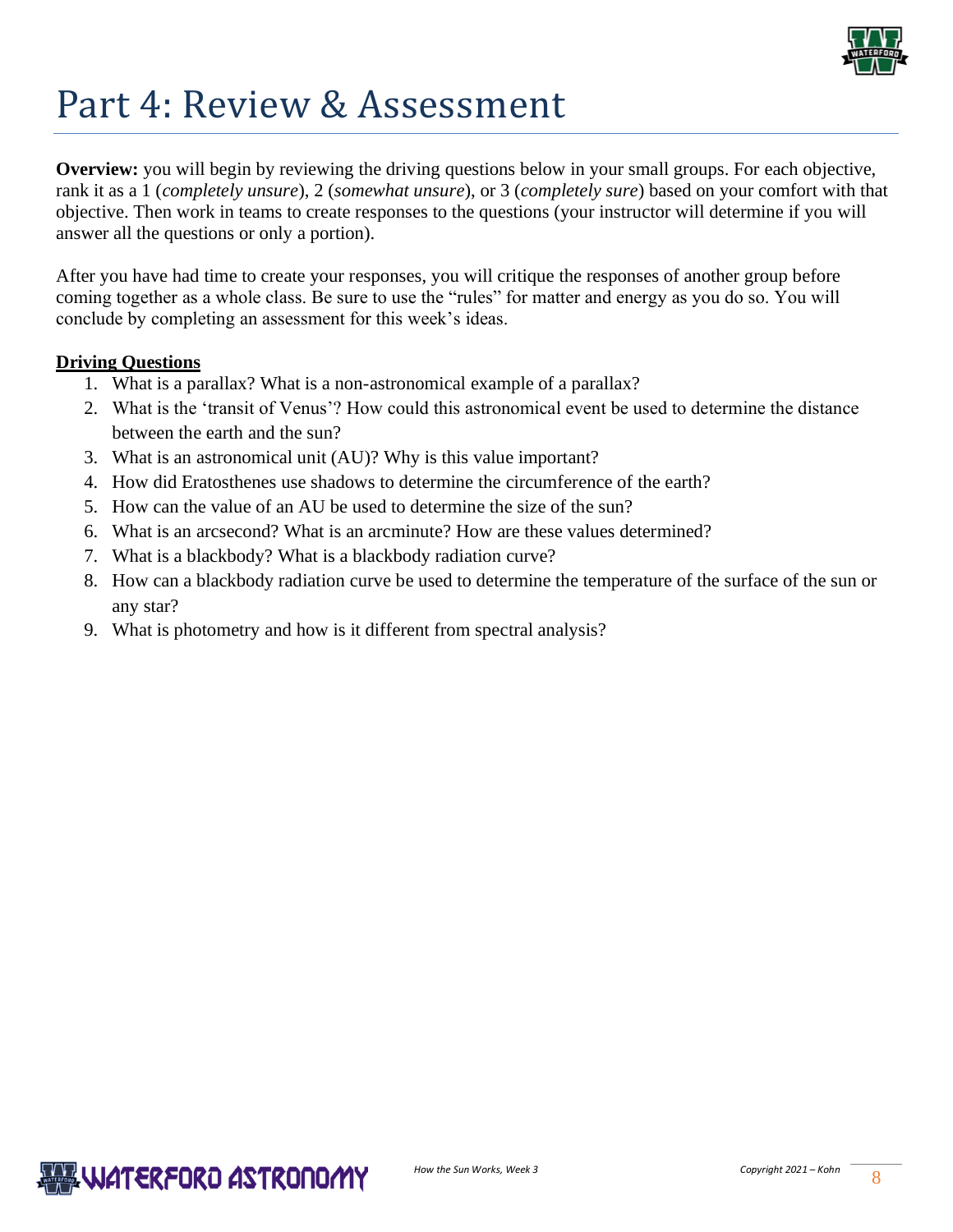

# Part 5: Side Quest

**Overview:** For this activity, you will begin with a recap of the things that you learned in this packet. You will then identify topics related to astronomy that you personally find interesting to investigate more deeply over the remainder of the semester.

#### **Weekly Recap (use a whiteboard, scratch paper, online document, etc.)**

- 1. Summarize everything that you have learned through this packet within your group. Try to identify the common themes, major ideas, and most important concepts from the content you have learned.
- 2. Is there anything that anyone still doesn't completely understand? Is there anything that anyone maybe disputes or disagrees with? Did anything seem particularly surprising or noteworthy?
- 3. What you think are the most important ideas and concepts that you have learned so far. Aim to have at least 5 or 6 ideas written down. It is ok to have more than this.

**Side Quest**: In this activity, you will begin to identify some topics related to astronomy to investigate more deeply over the course of the semester. Be prepared to discuss your ideas.

- 1. In the space below, summarize the topic that you would like to investigate as your side quest.
- 2. Why did you choose this topic? Why do you find this topic interesting or intriguing?

|  | I chose this because |  |
|--|----------------------|--|
|  |                      |  |

3. What is your learning objective for this project? In other words, what do you want to learn and what do you want others to know by the time you finish your presentation?

- 4. Is this something that will be addressed at some point in this course? (Ideally, you should be focusing on a topic that isn't in the syllabus. Check with your instructor to be certain.)
- 5. Can/should you work with someone else? (If this is a very broad topic, and/or if others are interested in the same topic, it may make sense to split up the work to make it more feasible.).
- 6. Are you excited about this topic? Is it something that is personally interesting to you?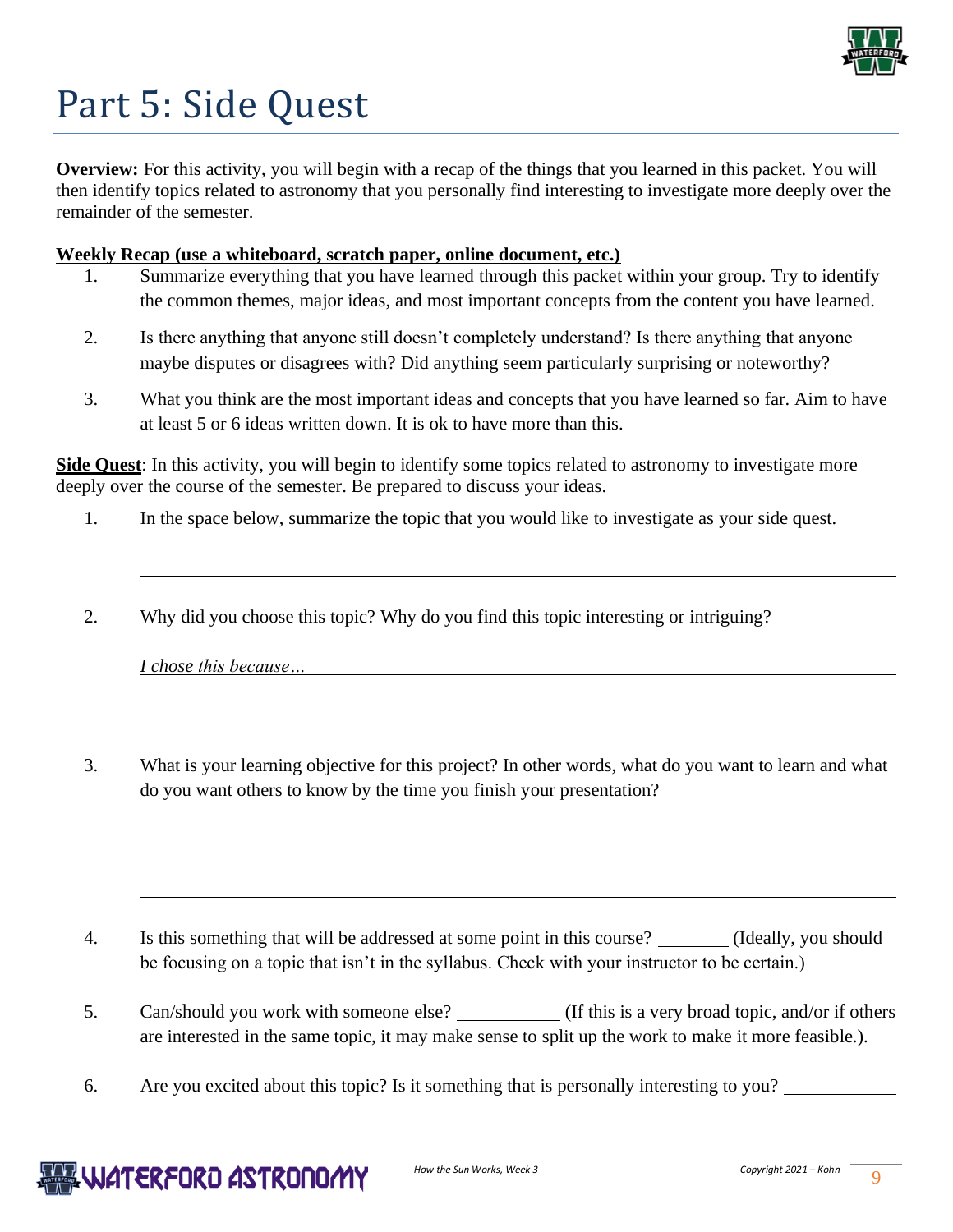

## How the Sun Works – Week 3 Assessment

| Name: | Hour | Jate: | Score: |  |
|-------|------|-------|--------|--|
|       |      |       |        |  |

**Directions**: This is an open-notes quiz. You should work with your assigned team to complete responses to the questions below. Each person should write the response to at least one question. Write your initials next to the answer(s) you wrote. Those who are not writing should collaborate to create the response that will be written.

*In 1761, astronomers engaged in a project to measure an astronomical event of great importance: the passage of the planet Venus across the face of the Sun. Unfortunately, transits of Venus, as they are known, are an irregular occurrence. They come in pairs eight years apart, but then are absent for a century or more. With the instinct for ordeal that characterized the age, scientists set off for more than a hundred locations around the globe—to Siberia, China, South Africa, Indonesia, and the woods of Wisconsin, among many others. France dispatched thirty-two observers, Britain eighteen more, and still others set out from Sweden, Russia, Italy, Germany, Ireland, and elsewhere. It was history's first cooperative international scientific venture, and almost everywhere it ran into problems. Many observers were waylaid by war, sickness, or shipwreck. Others made their destinations but opened their crates to find equipment broken or warped by tropical heat.*

Adapted from Bill Bryson's *A Short History of Nearly Everything*

1. How could the transit of Venus enable astronomers to determine the distance between the earth and the sun? Define and use the term *parallax* in your response.

*Initials:* 

2. Global travel was exceedingly difficult in the mid-1700s. Places like South Africa and Wisconsin were often remote and extremely difficult to reach from Europe. Why couldn't scientists remain in their home countries? Why was it necessary to travel to such remote places?

*Initials:*